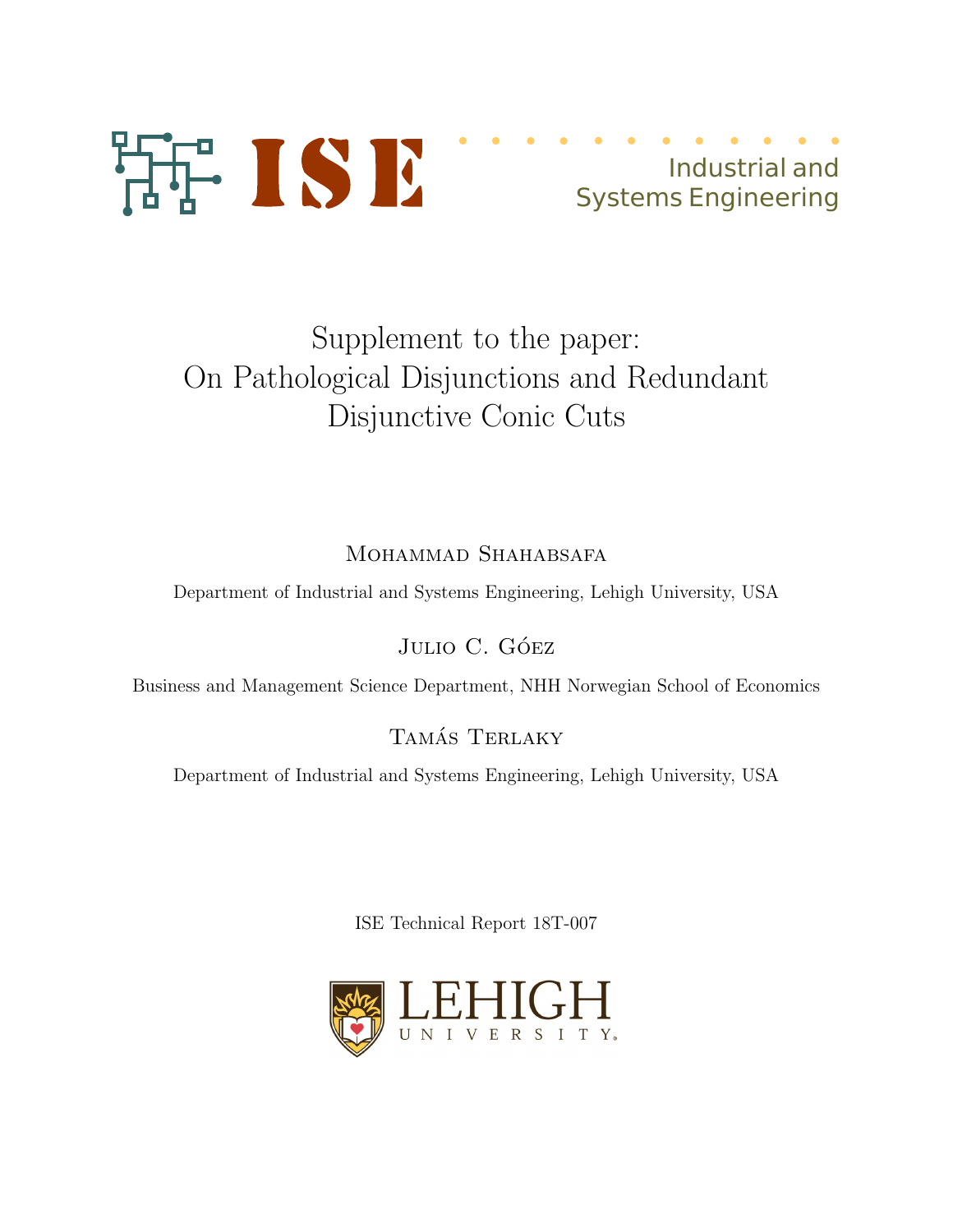# Supplement to the paper: On Pathological Disjunctions and Redundant Disjunctive Conic Cuts

## MOHAMMAD SHAHABSAFA<sup>1</sup>, JULIO C. GÓEZ<sup>2</sup>, AND TAMÁS TERLAKY<sup>3</sup>

<sup>1</sup> Department of Industrial and Systems Engineering, Lehigh University, USA <sup>2</sup> Business and Management Science Department, NHH Norwegian School of Economics <sup>3</sup> Department of Industrial and Systems Engineering, Lehigh University, USA

June 18, 2018

#### A Numerical experiments

The main problem of failing to recognize the redundant DCCs and DCyCs is that current solvers do not yet have the prepossessing capabilities to recognize those redundancies. As a result, their performance, when solving a MISOCO problem after adding redundant DCCs or DCyCs, may suffer leading to significant increase in solution time. In this section we demonstrate this phenomenon by solving two problem sets. First, we consider portfolio optimization problems with higher moment coherent risk (HMCR) measures presented by [Vinel and Krokhmal](#page-5-0) [\[2014\]](#page-5-0). Second, we consider two conic formulations for service system design problems with congestion as presented in Góez and Anjos [\[2018\]](#page-5-1). We derive DCCs using the method presented by [Belotti](#page-5-2) et al. [\[2017\]](#page-5-2), and all the DCCs derived satisfy the conditions of Corollaries 1 and 2 [\[Shahabsafa](#page-5-3) et al., [2018\]](#page-5-3), thus all are redundant. We use CPLEX 12.8 with the default parameters to solve all the problems. For measuring the performance we use the wall-clock time and the deterministic time measured in ticks provided by CPLEX [\[IBM Knowledge Center,](#page-5-4) [2017\]](#page-5-4).

#### <span id="page-1-0"></span>A.1 The portfolio optimization problem

We consider the 4<sup>th</sup> moment coherent risk measure and use the method proposed by [Ben-Tal and Nemirovski](#page-5-5) [\[2001\]](#page-5-5) to reformulate the 4th-order cone optimization problem [see [Vinel and Krokhmal,](#page-5-0) [2014,](#page-5-0) Eq. 49] as a second order cone optimization problem. We also consider the round-lot constraints, which represent a real-life policy that assets can be purchased only in lots of shares. Thus, the portfolio optimization problem with HMCR measures and round-lot constraints may be formulated as a MISOCO problem. The DCCs are added at the root node for 30 portfolio optimization problems with different number of assets and different number of scenarios. We use three different strategies: first we solve each problem without DCCs, second we derive 4 DCCs for each SOC, and finally we derive all possible DCCs for all the SOCs. In Figures [1\(a\)](#page-2-0) and [1\(b\),](#page-2-0) the wall-clock solution time and number of ticks is reported for the three different approaches in solving the 30 portfolio optimization problems. For most of the 30 instances, the solution time and ticks lines for the strategy without adding redundant DCCs are below the line for strategy where 4 redundant DCCs are added for each SOC. Additionally, the solution time and ticks without adding DCCs is significantly less than that of the cases where all possible DCCs are added.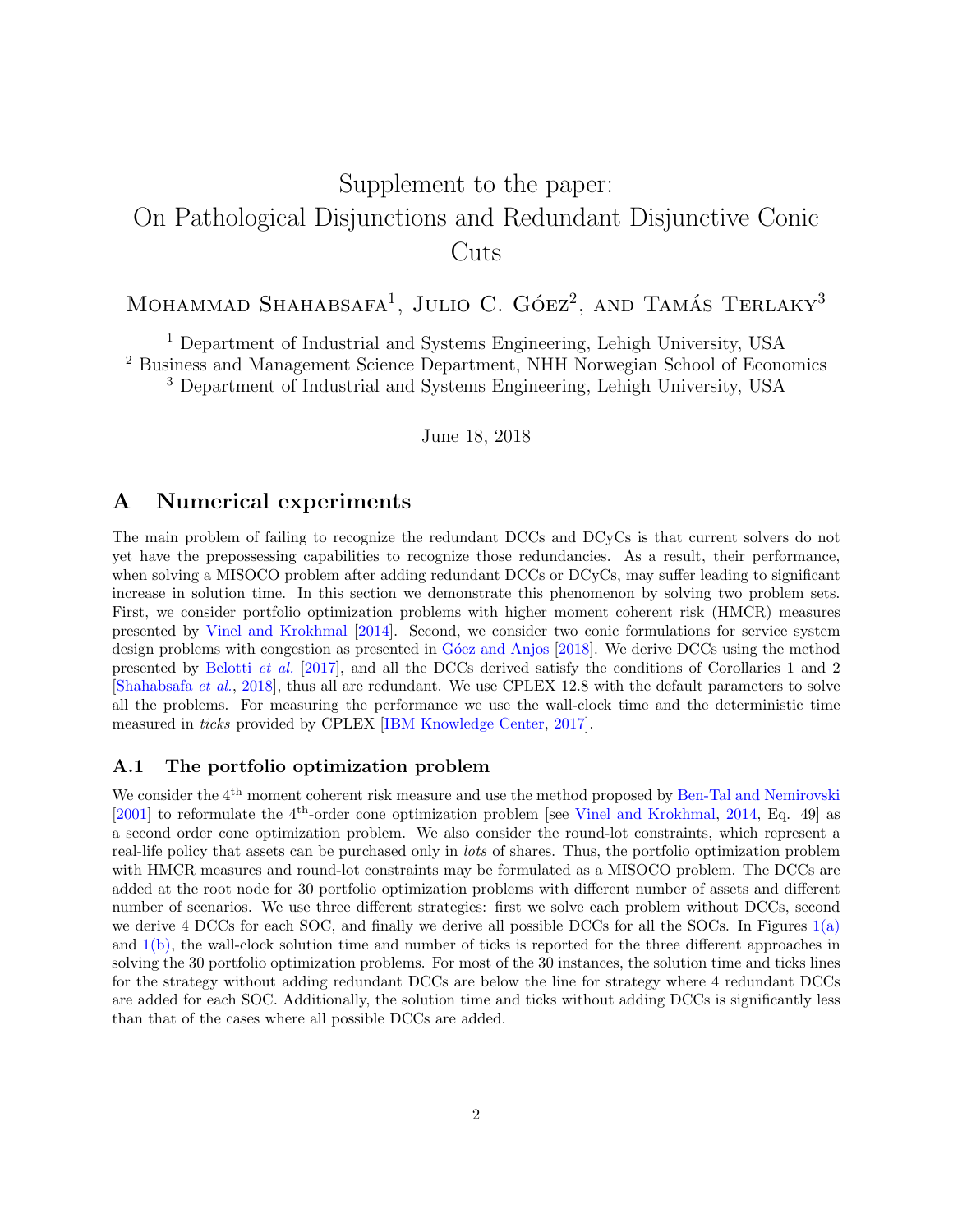<span id="page-2-0"></span>

Figure 1: Numerical results for portfolio optimization problems

#### A.2 The service system design problems with congestion

For these problems we consider formulations MISOCO 1 and MISOCO 4 and the instances presented in G'oez and Anjos [\[2018\]](#page-5-1). For each of these instances we have  $\ell$  client locations and m facility locations, where  $\ell \in \{10, 20, 30\}$ , and  $m \in \{50, 100, 150, 200\}$ . For formulation MISOCO 1 the dimension of the SOCs is given by the number of client locations plus two, and the total number of cones is given by the locations available to open. Hence, for these formulations the potential number of DCCs one could add per cone is  $\ell$ . For formulation MISOCO 4 the number of SOCs is equal to  $\ell m$ , but all the cones are three dimensional, and one can derive only one DCC per cone. In this instance the dimension of the cones plays a role in its difficulty, in particular formulation MISOCO 1 has higher dimensional cones than formulation MISOCO 4. We observe that MISOCO 1 needs more computational time, while the formulations are equivalent. We set a CPU time limit of 3600 seconds. Figures  $2(a)$  and  $2(b)$  show the results of the experiments with MISOCO 1, where we add up to four DCCs per cone. There we list the results only for the instances that were solved within the time limit, which were 12 in total. Same behavior can be observed as with the portfolio problems in Section [A.1,](#page-1-0) i.e., the larger the number of redundant DCCs is, the larger the solution time. Figures  $2(c)$ and [2\(d\)](#page-3-0) show the results of the MISOCO 4 experiments. Here we manage to solve 139 instances, and for each instance we add one DCC per cone for all the cones, which accounts for all the possible DCCs. We see in Figure [2\(c\)](#page-3-0) that the results are more mixed than in the previous two experiments, showing that the CPU solution time does not always worsen when the DCCs are added. Nonetheless, the solution time increases in 60 percent of the instances when DCCs are added. The negative effect of adding redundant DCCs to MISOCO 4 formulation is more clear in Figure  $2(d)$ , where we can see that the line showing the deterministic time taken to solve the instances without the DCCs is more consistently below the line for the instances with DCCs. To be more specific, the CPLEX deterministic solution time increased in 87 percent of the instances when DCCs were added.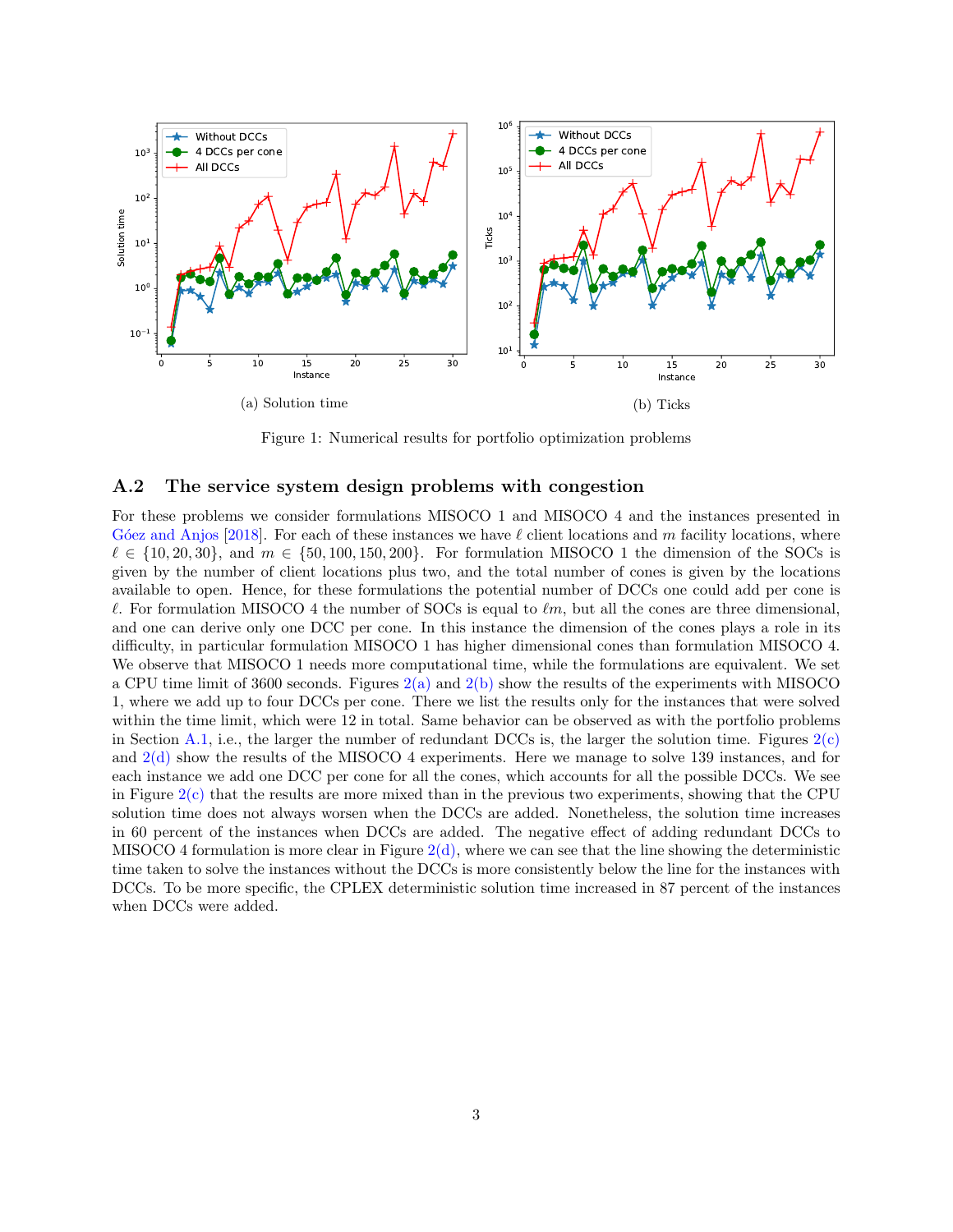<span id="page-3-0"></span>

Figure 2: Numerical results of the portfolio optimization problem

### B Discussion illustrations

#### B.1 Illustration of conic cylinders

Figure [3](#page-4-0) illustrates this result showing two different cases of redundant DCyCs. In Figure  $3(a)$  we have a case where  $a \not\perp \text{lin}(\mathcal{X})$ , which complies with Corollary 3 [\[Shahabsafa](#page-5-3) *et al.*, [2018\]](#page-5-3), thus we have a redundant DCyC. In Figure [3\(b\)](#page-4-0) we have a case where  $a \perp \text{lin}(\mathcal{X})$ , so it does not satisfy the conditions of Corollary 3 [\[Shahabsafa](#page-5-3) et al., [2018\]](#page-5-3). However, it complies with Corollary 6 [\[Shahabsafa](#page-5-3) et al., [2018\]](#page-5-3), thus we have a redundant DCyC. The classification of Figure  $3(b)$  may be obtained noting that the base of the cylinder is a convex cone and its vertex is in one of the half spaces defining the disjunction. Henceforth, the original cylinder configures a redundant DCyC.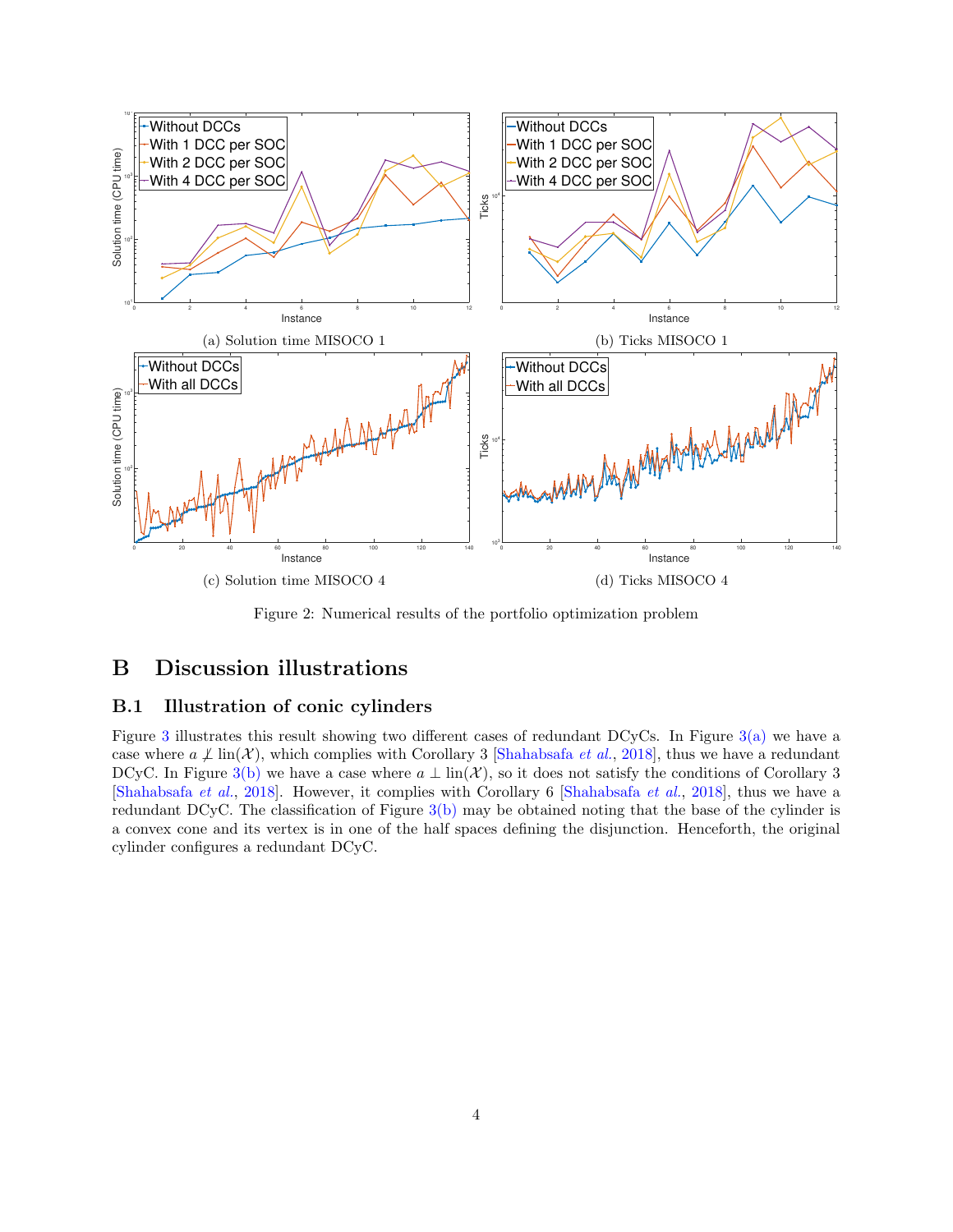<span id="page-4-0"></span>

Figure 3: Illustration of redundant cases for conic cylinders

#### B.2 Illustration of branching on a higher dimensional subspace

<span id="page-4-1"></span>Figure [4](#page-4-1) illustrates branching on a higher dimensional space, where the quadratic set defines a cylinder with an ellipsoid base defined in the space of  $(x_1, x_2)$ , and we make a disjunction on variable  $\xi$ .



Figure 4: A redundant DCyC

#### B.3 Illustration of eliminating pathology by branching

Figure [5](#page-5-6) illustrates the elimination of pathology by branching on a variable. Suppose that  $\hat{\mathcal{C}}$  is a cone, with a vertex  $v$ , and one wants to make a disjunction on the binary variable  $x_2$ . Notice that the vertex of the cone is in one of the disjunctive half spaces in Figure [5.](#page-5-6) Then, the DCC will be equal to  $\hat{\mathcal{C}}$ , which is a redundant DCC. In this case, one can branch on the binary variable  $x<sub>2</sub>$  to obtain new quadratic sets in each branch. Consider first the branch  $x_2 = 0$ , the new quadratic set is obtained from the intersection of C with the hyperplane  $x_2 = 0$ , which defines a two-dimensional SOC. In this branch, making a disjunction on the binary variable  $x_1$  again leads to a redundant DCC. Now consider the branch  $x_2 = 1$ ; the new quadratic set is obtained from the intersection of  $\hat{\mathcal{C}}$  with the hyperplane  $x_2 = 1$ , which is one branch of a hyperboloid. Considering a disjunction on the binary variable  $x_1$ , one can derive a useful DCC in this branch.